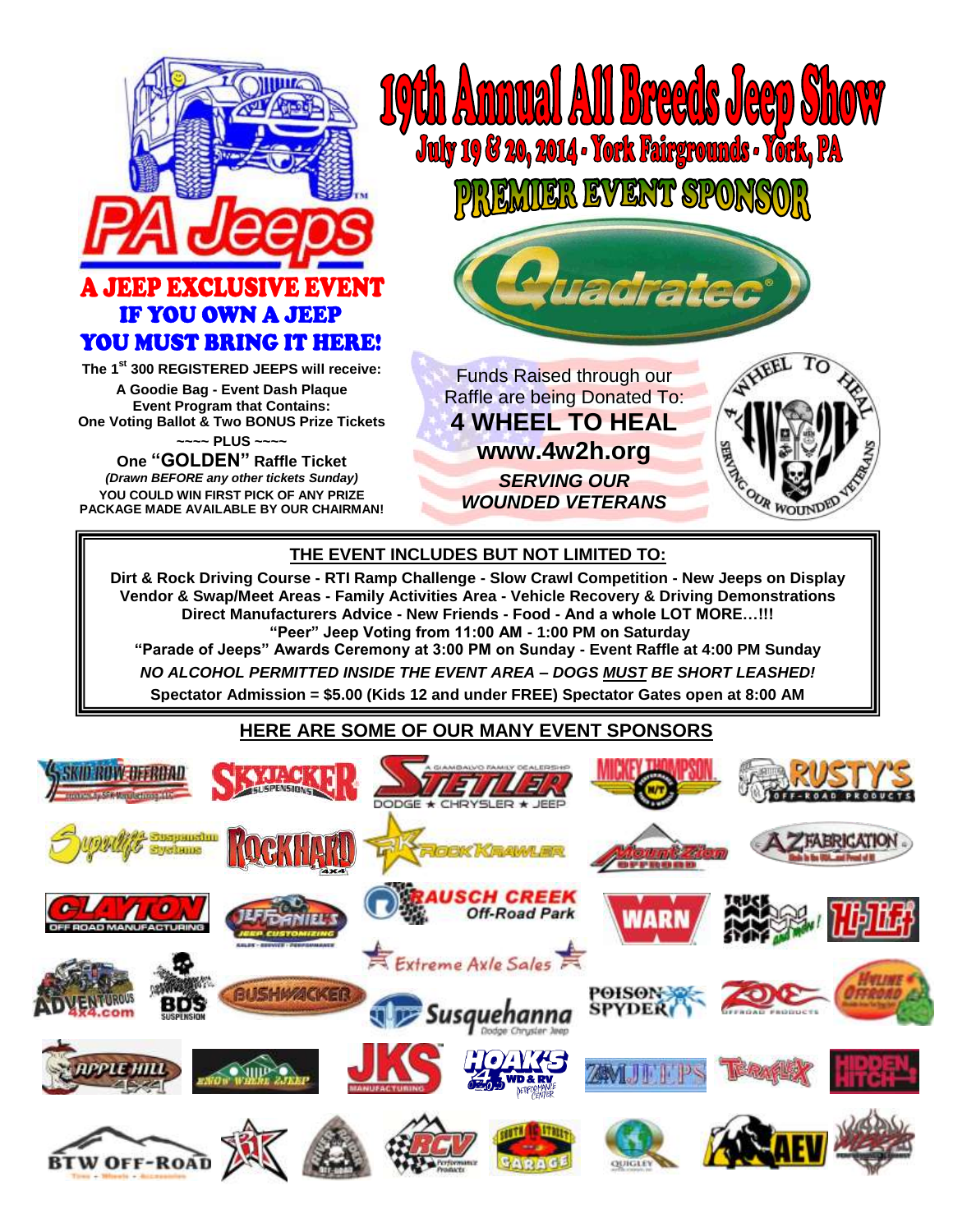### **Just four easy steps to register your Jeep for the 19 th Annual All Breeds Jeep Show Classification Chart:**

| $\diamond$ CLASS # 1 - Military $\diamond$ | <b>CLASS #7 - Cherokee / Comanche</b>              |
|--------------------------------------------|----------------------------------------------------|
| CLASS # 2 - Willys                         | ◆ CLASS #8 - Grand Cherokee ◆                      |
| <b>CLASS #3 - CJ5</b>                      | <b>CLASS #9 - Wrangler YJ (1987-1995)</b>          |
| <b>CLASS #4 - CJ7</b>                      | <b>CLASS #10 - Wrangler TJ/LJ (1997-06)</b>        |
| ◆ CLASS # 5 - CJ6 / CJ8 / Commando ◆       | CLASS #11 - Wrangler JK (2007-Present)             |
| <b>CLASS #6 - Wagoneer / J-Trucks / FC</b> | ♦ CLASS # 12 - Liberty-Compass-Patriot-Commander ♦ |
|                                            | $\Diamond$ CLASS #13 - Non Street Legal $\Diamond$ |

*#1* Use the chart below and on your registration form to determine your Jeeps appropriate classification.

◆ Classes (1, 12 & 13) will be awarded 1<sup>st</sup> - 2<sup>nd</sup> - 3<sup>rd</sup> Place overall within their Classifications ◆

◆ Classes (5 & 8) will be awarded 1<sup>st</sup> Place ONLY within each category (Stock-Modified-Unlimited) ◆ Class #13 is for Jeeps that are not registered with its State of residents, or is un-insured

### **Category Placement:**

*#2* List all of the modifications on your registration form (check-list provided) done to your Jeep. *All modifications are based on after-market products and custom work. NOT factory delivered options. NOTE: It's YOUR responsibility to be honest with your modifications. Deceit CAN be disqualified from voting.*

*#3* Count the number of modifications done to your Jeep. They will place it within one of the categories below:

*STOCK:* A maximum of two Minor Modifications with NO Major Modifications permitted *MODIFIED:* A maximum of three Major Modifications with NO limit on Minor Modifications *UNLIMITED:* Four or more Major Modifications - PLACES YOU HERE!

*#4* List your Jeeps year, model, class number, and circle the category.

### *OUR JEEP SHOW "SPECIALTY" AWARDS*

### **Three "Best of Show" Awards**

One Awarded for EACH Category of (STOCK - MODIFIED - UNLIMITED)

### **"RTI Ramp Competition"**

1<sup>st</sup> - 2<sup>nd</sup> - 3<sup>rd</sup> Place Trophy's Awarded.

### **"Slow Crawl Champion"**

The slowest Jeep to travel the 50' distance shall earn a trophy.

### **"Best Trail Ready"**

The Jeep built and prepared to conquer any off-road terrain.

### **"The Ultimate Beater"**

The Jeep that has been taking a beating and keeps on going

### **"Largest Club Participation"**

The Club with the most **"registered"** Jeeps within the event will be awarded the Largest Club Participation Award. *YOU MUST SIGN IN AT THE PA JEEPS BOOTH - YOUR VOTING NUMBER IS REQUIRED*

### **"Longest Distance Traveled"**

The **Jeep** that is driven the longest distance to our Event shall be awarded the Longest Distance Traveled Award. Your Jeep MUST have been driven the entire distance, **NOT ON A TRAILER** *YOU MUST SIGN IN AT THE PA JEEPS BOOTH – YOUR VOTING NUMBER IS REQUIRED*

**NOTE:** All Jeeps are "Peer Voted" upon. Only registered Jeep owners have voting rights.

With voting, keep in mind: **(1)** Trail readiness **(2)** Correct workmanship & restoration **(3)** Overall appearance of the Jeep. **PA Jeeps, Inc. shall NOT be responsible for illegible voting ballots and reserves FINAL decision**

### **WHEN VOTING PRINT CLEARLY - ALL ILLEGIBLE BALLOTS WILL BE DISGUARDED**

**~ IN THE EVENT OF A TIE THE LOWEST REGISTRATION NUMBER WILL PREVAIL – THUS THE IMPORTANCE TO REGISTER EARLY ~**

(The Jeep Show Chairman & Club President will settle all modification and ballot disputes)

The request of a ballot re-count shall require a \$100.00 CASH donation for services. Your help counting ballots will also be required.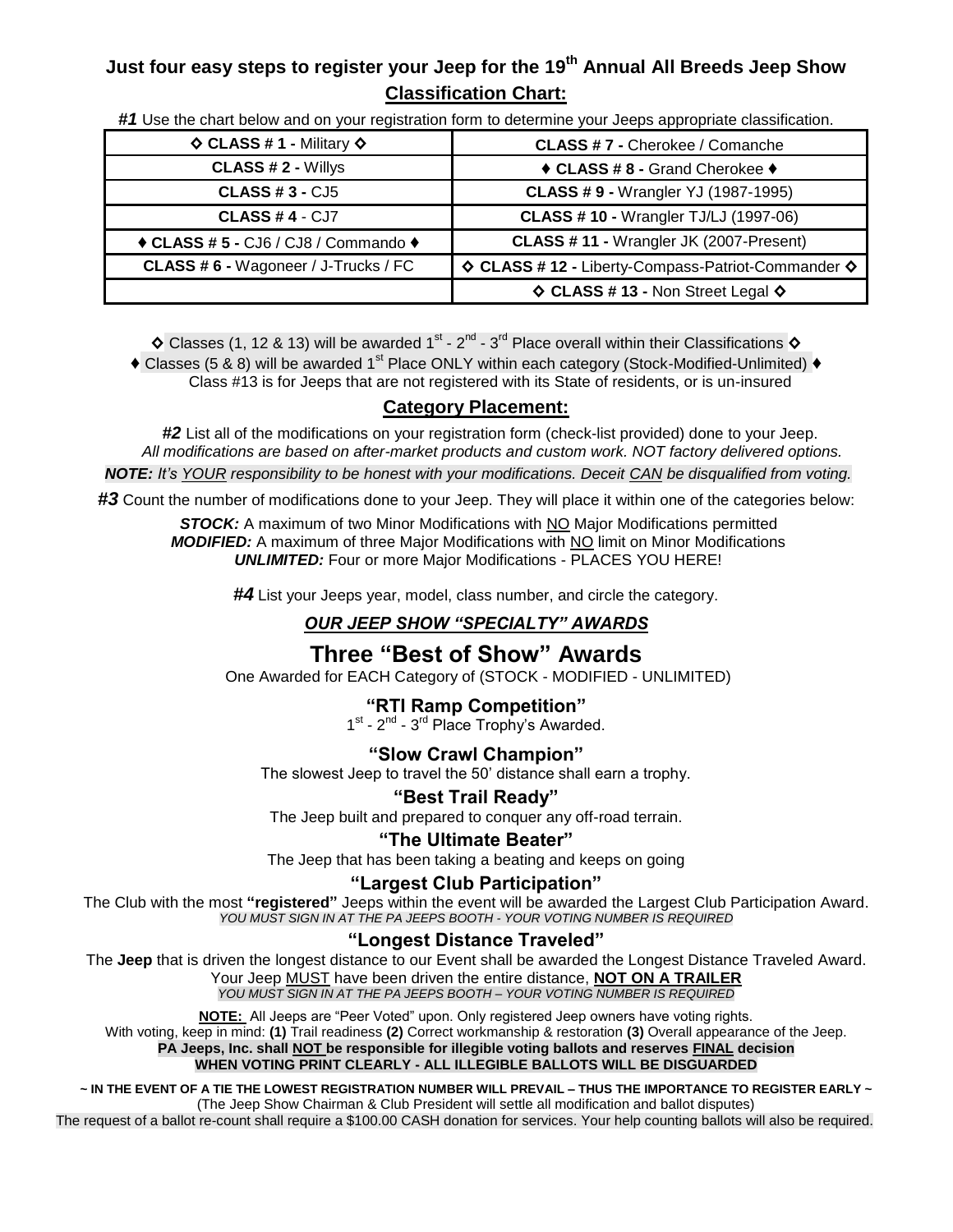### **2014 Vehicle Registration Form**

**Our 1st "300" Registered Jeeps will receive the following:**

**(1) Dash Plaque (1) Goodie Bag (1) Event Program with (2) Bonus Raffle Tickets and (1) Golden Raffle Ticket**

**Pre-Registration ENDS Wednesday July 16th, 2014 - Mail will NOT be picked up after this date.**

| ric-weylsuauvii LNDJ wedilesday July Tulli, ZUT4 - Mall Will NOT De pluked up alter this date.<br>ALL REGISTRATIONS AFTER THE DATE LISTED ABOVE WILL BE CHARGED THE "AT EVENT" FEE. NO EXCEPTIONS WILL BE MADE.                                                                                                                                                                                                                                                                                                                                                                                                                                                                                                                                                                                                                                                                                                |                                  |                                  |                             | NOTE: WE WILL NOT ACCEPT PERSONAL CHECKS AT THE EVENT - CASH ONLY! |                                                      |    |                                     | <b>VOTING#</b>                                |
|----------------------------------------------------------------------------------------------------------------------------------------------------------------------------------------------------------------------------------------------------------------------------------------------------------------------------------------------------------------------------------------------------------------------------------------------------------------------------------------------------------------------------------------------------------------------------------------------------------------------------------------------------------------------------------------------------------------------------------------------------------------------------------------------------------------------------------------------------------------------------------------------------------------|----------------------------------|----------------------------------|-----------------------------|--------------------------------------------------------------------|------------------------------------------------------|----|-------------------------------------|-----------------------------------------------|
|                                                                                                                                                                                                                                                                                                                                                                                                                                                                                                                                                                                                                                                                                                                                                                                                                                                                                                                |                                  |                                  |                             |                                                                    |                                                      |    |                                     |                                               |
| Last Name                                                                                                                                                                                                                                                                                                                                                                                                                                                                                                                                                                                                                                                                                                                                                                                                                                                                                                      |                                  | <b>First Name</b>                |                             |                                                                    |                                                      | MI |                                     | <b>STAFF USE ONLY</b>                         |
|                                                                                                                                                                                                                                                                                                                                                                                                                                                                                                                                                                                                                                                                                                                                                                                                                                                                                                                |                                  |                                  |                             |                                                                    |                                                      |    |                                     |                                               |
| <b>Street Address</b>                                                                                                                                                                                                                                                                                                                                                                                                                                                                                                                                                                                                                                                                                                                                                                                                                                                                                          |                                  | City                             |                             | <b>State</b>                                                       | Zip                                                  |    |                                     | Phone                                         |
| <b>Email Address</b><br>Tag No. & State (REQUIRED)<br>(DRIVERS LICENSE REQUIRED AT CHECK-IN)<br>(For Confirmation ONLY)                                                                                                                                                                                                                                                                                                                                                                                                                                                                                                                                                                                                                                                                                                                                                                                        |                                  |                                  |                             |                                                                    |                                                      |    |                                     | PA Jeeps Member # (IF APPLICABLE)             |
| YOUR JEEP INFO:                                                                                                                                                                                                                                                                                                                                                                                                                                                                                                                                                                                                                                                                                                                                                                                                                                                                                                |                                  |                                  |                             |                                                                    | <b>STOCK</b>                                         |    | <b>MODIFIED</b>                     | <b>UNLIMITED</b>                              |
| Year                                                                                                                                                                                                                                                                                                                                                                                                                                                                                                                                                                                                                                                                                                                                                                                                                                                                                                           | Model                            |                                  |                             | <b>Classification #</b>                                            |                                                      |    |                                     | Circle Your Jeeps Category Above              |
| <b>STEP #1:</b> Check the <b>modifications</b> done to your Jeep in the <b>left box</b> .<br>STEP #2: Determine your category in the center box. STEP #3: Locate your Jeep's classification number in the right box.<br>Our Jeep Show utilizes the "honor" system. IF one of your peer Jeep owners notifies our staff of any discrepancies your Jeep will be inspected to determine any merit to a<br>verbal complaint. IF merit is found, re-classification will take place and votes may be voided if voting is already in progress.<br>ALL modifications (Minor-Major) are based on the manufacturer's stock/option delivery. With exception only to "factory delivered" options.<br>ANY CLASSIFICATION OR CATEGORY ISSUES MUST BE VERBALLY DISCUSSED WITH THE JEEP SHOW CHAIRMAN – PAGE HIM FROM THE STAGE!<br>(THE JEEP SHOW CHAIRMAN AND THE CLUB PRESIDENT WILL CONSULT AND MAKE A FINAL DETERMINATION) |                                  |                                  |                             |                                                                    |                                                      |    |                                     |                                               |
| $\sim$ MINOR MODIFICATIONS $\sim$                                                                                                                                                                                                                                                                                                                                                                                                                                                                                                                                                                                                                                                                                                                                                                                                                                                                              |                                  |                                  |                             | $\sim$ MODIFICATION $\sim$                                         |                                                      |    | $\sim$ JEEP CLASSIFICATIONS $\sim$  |                                               |
| (CHECK ONLY WHAT IS LISTED THAT APPLIES)                                                                                                                                                                                                                                                                                                                                                                                                                                                                                                                                                                                                                                                                                                                                                                                                                                                                       |                                  |                                  |                             | <b>CATEGORIES</b>                                                  | Class #1 (Military) Class #2 (Willys) Class #3 (CJ5) |    |                                     |                                               |
| Custom Wheels Stainless/Chrome Parts Interior Access                                                                                                                                                                                                                                                                                                                                                                                                                                                                                                                                                                                                                                                                                                                                                                                                                                                           |                                  |                                  |                             | <b>STOCK</b><br><b>Two Minors Allowed</b>                          |                                                      |    |                                     | Class #4 (CJ7) Class #5 (CJ6 / CJ8 / Commando |
| Exterior Lighting ______ Rock Sliders ______ Wider Fender Flares                                                                                                                                                                                                                                                                                                                                                                                                                                                                                                                                                                                                                                                                                                                                                                                                                                               |                                  |                                  |                             | NO Majors at All                                                   |                                                      |    | #6 (Wagoneer / J-Series Trucks / FC |                                               |
| $\sim$ MAJOR MODIFICATIONS $\sim$                                                                                                                                                                                                                                                                                                                                                                                                                                                                                                                                                                                                                                                                                                                                                                                                                                                                              |                                  |                                  |                             | <b>MODIFIED</b>                                                    |                                                      |    | #9 (Wrangler YJ (1987-95)           | #7 (Cherokee / Commanche) #8 (Grand Cherokee) |
| (CHECK ONLY WHAT IS LISTED THAT APPLIES)                                                                                                                                                                                                                                                                                                                                                                                                                                                                                                                                                                                                                                                                                                                                                                                                                                                                       |                                  |                                  |                             | Max. Three Majors<br><b>NO Limit on Minors</b>                     |                                                      |    | Class #10 (Wrangler TJ/LJ (1997-06  |                                               |
| Many Chrome Engine Parts______ Axel / Gear Swap_____ Winch_____<br>Custom Paint_____ ANY Suspension Lift_____ Bumpers____                                                                                                                                                                                                                                                                                                                                                                                                                                                                                                                                                                                                                                                                                                                                                                                      |                                  |                                  |                             | <b>UNLIMITED</b>                                                   | Class #11 (Wrangler JK 2007-Present)                 |    |                                     |                                               |
| Fiberglass Parts_____ Tires over 33" _____ Tire Carrier / Racks_____                                                                                                                                                                                                                                                                                                                                                                                                                                                                                                                                                                                                                                                                                                                                                                                                                                           |                                  |                                  |                             | Four Majors Places                                                 | Class #12 (Liberty / Compass / Patriot / Commander)  |    |                                     |                                               |
| Engine / Transmission / Transfer Case Swap                                                                                                                                                                                                                                                                                                                                                                                                                                                                                                                                                                                                                                                                                                                                                                                                                                                                     |                                  |                                  |                             | The Jeep Here                                                      | Class #13 (Non-Street Legal)                         |    |                                     |                                               |
| YOUR REGISTRATION FEE COVERS THE JEEP AND DRIVER ONLY. PASSENGERS COST \$5.00 EACH PER DAY. KIDS 15 AND UNDER ARE FREE!<br>ALL PASSENGERS AND DRIVER MUST WEAR A SEATBELT AT ALL TIMES WHILE DRIVING DURING THE EVENT                                                                                                                                                                                                                                                                                                                                                                                                                                                                                                                                                                                                                                                                                          |                                  |                                  |                             |                                                                    |                                                      |    |                                     |                                               |
| <b>Select your Registration</b>                                                                                                                                                                                                                                                                                                                                                                                                                                                                                                                                                                                                                                                                                                                                                                                                                                                                                | Adult                            | 15 & Under                       |                             | <b>Pre-Order your Event Shirts</b>                                 |                                                      |    |                                     | <b>TALLY UP YOUR</b>                          |
|                                                                                                                                                                                                                                                                                                                                                                                                                                                                                                                                                                                                                                                                                                                                                                                                                                                                                                                | <b>Passengers</b><br>\$5.00 Each | <b>Passengers</b><br><b>FREE</b> |                             | For \$18 each                                                      |                                                      |    | <b>REG. FEES</b>                    |                                               |
| Sat. ONLY Pre-Registration = \$40.00<br>Sat. ONLY "At Event" = \$45.00                                                                                                                                                                                                                                                                                                                                                                                                                                                                                                                                                                                                                                                                                                                                                                                                                                         | Enter Qty.                       | Enter Qty.                       |                             |                                                                    |                                                      |    |                                     | Reg. Fee \$                                   |
| Sat & Sun Pre-Registration = \$45.00                                                                                                                                                                                                                                                                                                                                                                                                                                                                                                                                                                                                                                                                                                                                                                                                                                                                           | Per Day                          | Per Day                          | (Enter Qty. of Sizes Below) |                                                                    |                                                      |    | Pass Fee \$<br>Shirt Order \$       |                                               |
| Sat & Sun "At Event" = \$50.00                                                                                                                                                                                                                                                                                                                                                                                                                                                                                                                                                                                                                                                                                                                                                                                                                                                                                 | Sat                              | Sat                              |                             | M______ L______ XL__                                               |                                                      |    |                                     |                                               |
| PA Jeeps Members = \$25.00                                                                                                                                                                                                                                                                                                                                                                                                                                                                                                                                                                                                                                                                                                                                                                                                                                                                                     | Sun                              | Sun                              |                             |                                                                    | $2X \qquad 3X$                                       |    |                                     | TOTAL \$                                      |
| SUNDAY ONLY OBSTACLE COURSE PLAYTIME = \$25.00 AND MUST BE DONE AT THE EVENT AND THIS FORM CANNOT BE USED<br>YOUR SIGNED LIBILITY WAIVER MUST BE SUBMITTED WITH YOUR PRE-REGISTRATION FORM<br>Print your liability waiver on the back of your registration form (2 Sided Copy Please)<br>(FOR SAFETY REASONS GRILLING OF FOOD IS NOT PERMITTED IN THE SHOW-FIELD AREA)<br><b>PRE-REGISTRATION FORM MAILING ONLY!</b>                                                                                                                                                                                                                                                                                                                                                                                                                                                                                           |                                  |                                  |                             |                                                                    |                                                      |    |                                     |                                               |
| Submit check or money order payable to PA Jeeps, Inc. and mail to:                                                                                                                                                                                                                                                                                                                                                                                                                                                                                                                                                                                                                                                                                                                                                                                                                                             |                                  |                                  |                             |                                                                    |                                                      |    |                                     |                                               |
| PA Jeeps, Inc.                                                                                                                                                                                                                                                                                                                                                                                                                                                                                                                                                                                                                                                                                                                                                                                                                                                                                                 |                                  |                                  |                             |                                                                    |                                                      |    |                                     |                                               |
| <b>Attn: Vehicle Registration</b><br><b>P.O. Box 56</b>                                                                                                                                                                                                                                                                                                                                                                                                                                                                                                                                                                                                                                                                                                                                                                                                                                                        |                                  |                                  |                             |                                                                    |                                                      |    |                                     |                                               |
| Smoketown, PA. 17576                                                                                                                                                                                                                                                                                                                                                                                                                                                                                                                                                                                                                                                                                                                                                                                                                                                                                           |                                  |                                  |                             |                                                                    |                                                      |    |                                     |                                               |
|                                                                                                                                                                                                                                                                                                                                                                                                                                                                                                                                                                                                                                                                                                                                                                                                                                                                                                                |                                  |                                  |                             | THIS BOX FOR EVENT STAFF / OFFICE USE ONLY                         |                                                      |    |                                     |                                               |
|                                                                                                                                                                                                                                                                                                                                                                                                                                                                                                                                                                                                                                                                                                                                                                                                                                                                                                                |                                  |                                  |                             |                                                                    |                                                      |    |                                     |                                               |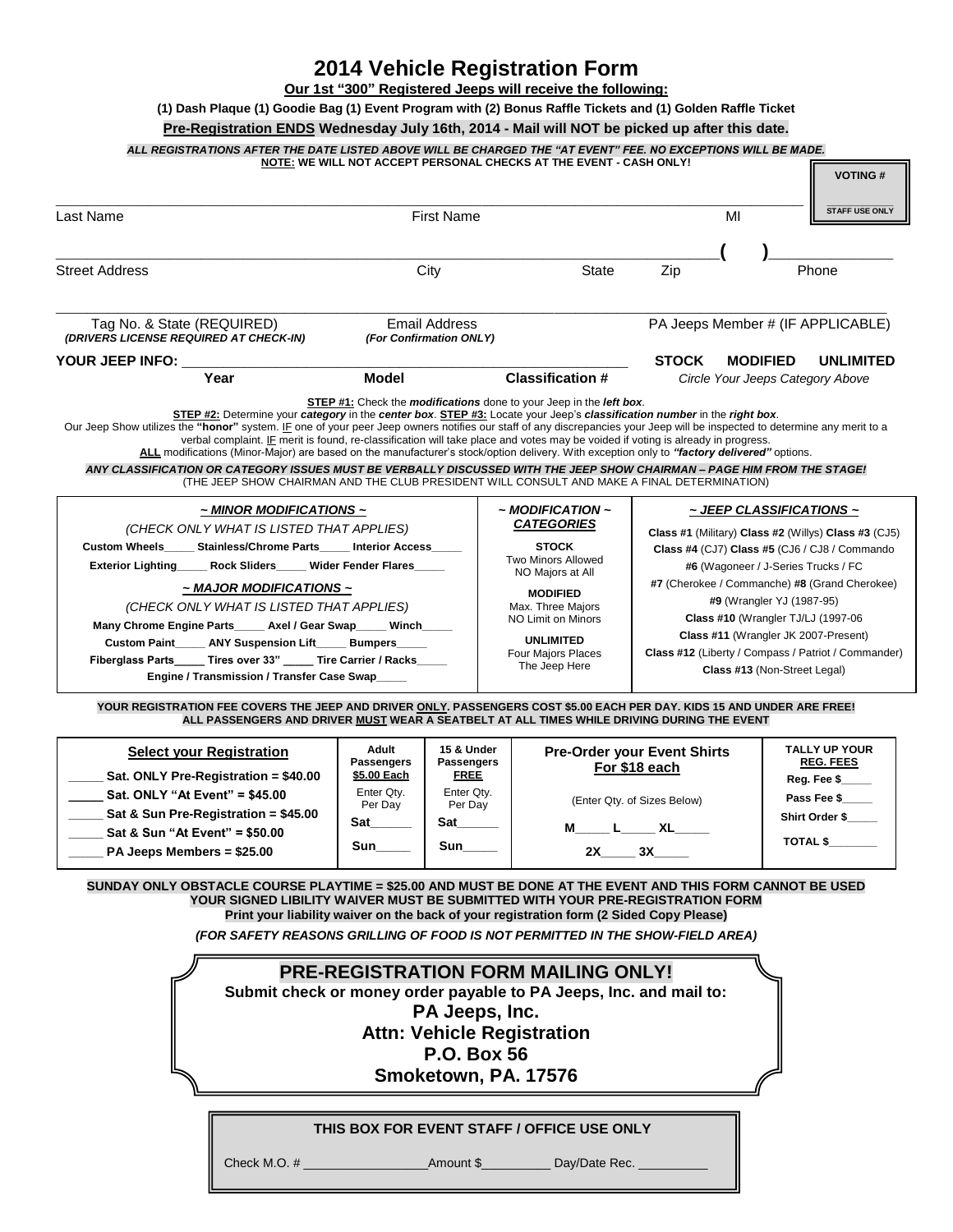### **● THIS PAGE MUST BE SUBMITTED & SIGNED WITH ALL VEHICLE REGISTRATION FORMS ●**

### **RELEASE AND WAIVER OF LIABILITY AND INDEMITY AGREEMENT**

**In Consideration** of being permitted to officiate, observe, work for, or for any purpose participate in any way in this event, **THE UNDERSIGNED**, for himself, his personal representatives heirs, and next of kin, acknowledges, agrees and represents that he **HEREBY RELEASES, WAIVES, DISCHARGES AND COVENANTS NOT TO SUE** the promoter, participants, sponsors, advertisers, beneficiaries, owners, and lessees of the premises used to conduct this event, and their officers and employees, herein referred to as "releasees", from all liability to the undersigned, his personal representatives, assigns, heirs, and next of kin for any and all loss or damage, and any claim or demands therefore on account of injury to the person or property or resulting in death of the undersigned, whether caused by the negligence of the releasees or otherwise while the undersigned is officiating in observing, working for, or for any purpose participating in the event.

**THE UNDERSIGNED HEREBY AGREES TO INDEMITY AND SAVE AND HOLD HARMLESS** the releasees and each of them from any loss, liability, damage, or cost they might incur due to the presence of the undersigned in officiating, observing, working for, or in any way participating in the event and whether caused by the negligence of the releasees or otherwise.

**THE UNDERSIGNED HEREBY ASSUMES FULL RESPONSIBILITY FOR AND RISK OF BODILY INJURY, DEATH OR PROPERTY DAMAGE** due to the negligence of the releasees or otherwise while officiating, observing, or working for, or for any purpose participating in the event.

**THE UNDERSIGNED EXPRESSLY AGREES** that the foregoing release, waiver, and indemnity agreement is intended to be as broad and inclusive as is permitted by the law of the State in which the event is conducted and that if any portion thereof is held invalid, it is agreed that the balance shall, notwithstanding, continue in full legal force and effect.

**THE UNDERSIGNED HAS READ AND VOLUNTARILY SIGNS THE RELEASE AND WAIVER OF LIABILITY AND INDEMNITY AGREEMENT,** and further agrees that no oral representations, statements or inducements apart from the foregoing written agreement have been made.

|                                                                                                                                   |  | DRIVER ASSUMES RESPONSIBILITY FOR ALL PASSENGERS |  |  |  |
|-----------------------------------------------------------------------------------------------------------------------------------|--|--------------------------------------------------|--|--|--|
| REQUIRED DRIVER INFORMATION                                                                                                       |  |                                                  |  |  |  |
|                                                                                                                                   |  |                                                  |  |  |  |
| DRIVERS LICENCE NO.______________________STATE______SIGNATURE____________________                                                 |  |                                                  |  |  |  |
| PASSENGERS 16 AND OVER INFORMATION<br>(DRIVERS MUST HAVE A VALID DRIVERS LICENCE - DRIVING WITH A LEARNERS PERMIT IS NOT ALLOWED) |  |                                                  |  |  |  |
|                                                                                                                                   |  | (IF GOING TO BE DRIVING)                         |  |  |  |
|                                                                                                                                   |  | (IF GOING TO BE DRIVING)                         |  |  |  |
|                                                                                                                                   |  | (IF GOING TO BE DRIVING)                         |  |  |  |
|                                                                                                                                   |  | (IF GOING TO BE DRIVING)                         |  |  |  |
| PASSENGERS UNDER AGE 16                                                                                                           |  |                                                  |  |  |  |
|                                                                                                                                   |  |                                                  |  |  |  |
|                                                                                                                                   |  |                                                  |  |  |  |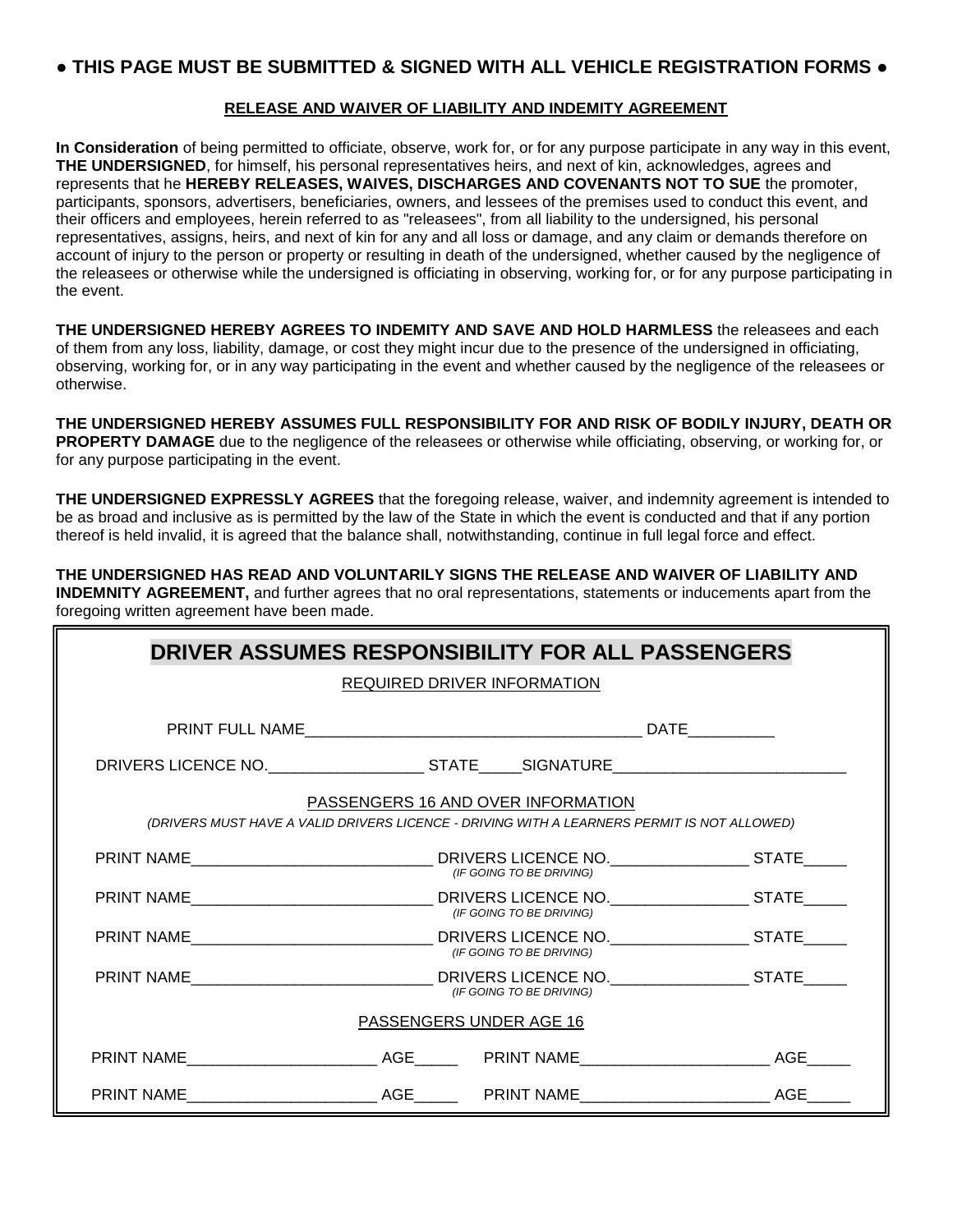### **2014 Vendor Space Rental Form**

**Vendor** = Selling NEW / UN-USED Products or Services. All fees are NON-REFUNDABLE Registration forms **MUST** to be postmarked by **Monday July 14, 2014. ALL VENDOR SPACES MUST BE PRE-REGISTERED!**

|                                                                                                               | Company / Business Name                                                                                                                                                                                                                          |                                   |     |  |
|---------------------------------------------------------------------------------------------------------------|--------------------------------------------------------------------------------------------------------------------------------------------------------------------------------------------------------------------------------------------------|-----------------------------------|-----|--|
| <b>Contact Name</b>                                                                                           | Phone                                                                                                                                                                                                                                            | Email Address (Confirmation ONLY) |     |  |
| <b>Street Address</b>                                                                                         | City                                                                                                                                                                                                                                             | State                             | Zip |  |
|                                                                                                               | $\sim$ VENDOR BOOTH SPACE RENTAL FEES $\sim$<br>ALL SPACES ARE 40 FEET IN DEPTH                                                                                                                                                                  |                                   |     |  |
|                                                                                                               | LARGER SPACES MUST BE ARRANGED WITH OUR JEEP SHOW CHAIRMAN IN ADVANCE<br>AND MAY BE LOCATED ON THE TRACK AREA                                                                                                                                    |                                   |     |  |
|                                                                                                               | ____ 10' Wide x 40' Deep = <b>\$175.00</b> ______ 20' Wide x 40' Deep = <b>\$225.00</b>                                                                                                                                                          |                                   |     |  |
|                                                                                                               | ___ 30' Wide x 40' Deep = \$275.00 __ __ 40' Wide x 40' Deep = \$325.00                                                                                                                                                                          |                                   |     |  |
|                                                                                                               |                                                                                                                                                                                                                                                  |                                   |     |  |
|                                                                                                               | 80' Wide x 40' Deep = $$600.00$                                                                                                                                                                                                                  |                                   |     |  |
|                                                                                                               | WEEKEND POWER = \$70.00 - CHECK HERE AND ADD TO TOTAL RENTAL FEE                                                                                                                                                                                 |                                   |     |  |
|                                                                                                               | TABLES & CHAIRS MAY BE RENTED FOR THE WEEKEND FROM THE FAIRGROUNDS THROUGH PA Jeeps, Inc.                                                                                                                                                        |                                   |     |  |
|                                                                                                               | TABLES = \$12.00 EACH (8'L x 30"W) - Qty_____                                                                                                                                                                                                    |                                   |     |  |
|                                                                                                               | CHAIRS = \$5.00 EACH - Qty______ TABLE & CHAIR TOTAL = \$______                                                                                                                                                                                  |                                   |     |  |
|                                                                                                               | TOTAL PAYMENT SUBMITTED (SPACE, POWER, TABLES, & CHAIRS = \$                                                                                                                                                                                     |                                   |     |  |
|                                                                                                               | ALL VENDOR PASSES WILL BE DISTRIBUTED UPON ARRIVAL<br>ANY TABLES OR CHAIRS RENTED SHALL BE PLACED IN YOUR BOOTH SPACE BEFORE YOU ARRIVE                                                                                                          |                                   |     |  |
| Check here_____ if wanting to support our Event Goodie Bags with advertising material. Please read next page. |                                                                                                                                                                                                                                                  |                                   |     |  |
|                                                                                                               | Check here _____ if willing to donate and support the Event Fund Raising raffle. Please read next page.                                                                                                                                          |                                   |     |  |
|                                                                                                               | <b>NOTICE:</b> York County Fire Marshall Requirements<br>All tents and/or EZ-Up's that the public enters into require the following:<br>(A) Attached fire retardant tags (B) NO smoking sign(s) posted (C) Fire extinguisher present and visible |                                   |     |  |
|                                                                                                               | ALL VEHICLES MUST FIT WITHIN YOUR SPACE<br>OR PARKED OUTSIDE THE FENCED EVENT AREA.<br>NO PARKING OF VEHICLES OR TRAILERS IS PERMITTED ON THE TRACK AT ANY TIME<br>FOR SAFETY REASONS GRILLING OF FOOD IS NOT PERMITTED WITHIN THE EVENT         |                                   |     |  |
|                                                                                                               |                                                                                                                                                                                                                                                  |                                   |     |  |
|                                                                                                               | Make your check or money order payable to PA Jeeps, Inc. and mail this page ONLY to:                                                                                                                                                             |                                   |     |  |
|                                                                                                               | PA Jeeps, Inc.                                                                                                                                                                                                                                   |                                   |     |  |
|                                                                                                               | <b>Attn: Booth Space Rentals</b><br><b>41 Sunrise Terrace</b>                                                                                                                                                                                    |                                   |     |  |
|                                                                                                               | Millersville, PA. 17551                                                                                                                                                                                                                          |                                   |     |  |
|                                                                                                               | During the event we ask that you utilize the spectator gate for entering and exiting by vehicle.                                                                                                                                                 |                                   |     |  |
|                                                                                                               | Jeep Show Chairman: Phone: 717-309-0513 Email: cj5ontherocks@msn.com                                                                                                                                                                             |                                   |     |  |

THIS BOX FOR OFFICE / STAFF USE ONLY

CHECK / M.O. # \_\_\_\_\_\_\_\_\_\_\_\_\_\_\_\_\_\_\_\_\_\_\_\_ AMOUNT REC. \$\_\_\_\_\_\_\_\_ DATE REC. \_\_\_\_\_\_\_\_\_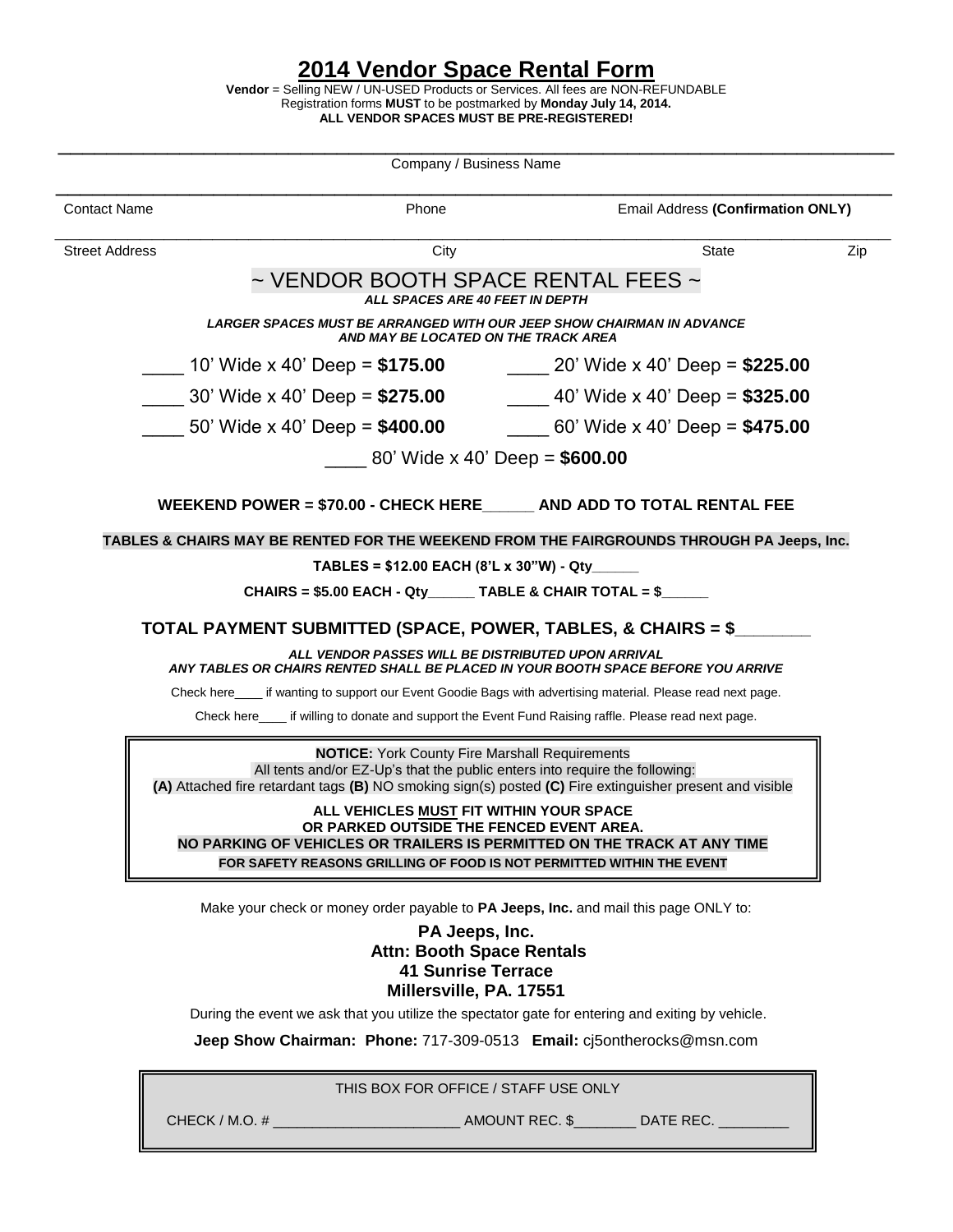### When can I arrive to Set-Up?

The event set-up day is Friday July 18<sup>th</sup> opening at 8:00 AM until dusk. If you're traveling in a semitrailer or a large travel trailer we suggest you enter the facility through Gate #8 which is on Highland Ave. right off of Route 74. Gate #9 on Carlisle Ave. (Route 74) will accommodate any smaller vehicles and trailers.

 Upon entering the Fairgrounds facility just make your way into the outdoor arena and introduce yourself to any of our staff setting up for the event. We'll have you escorted to your booth space and provide you with your weekends passes and Friday lunch tickets. For those that choose to set-up on Saturday July 19 $<sup>th</sup>$  (Opening Day of the Event) you will need to enter the arena through our security</sup> gate just inside Gate #9. Understand you will have limited time to set-up on Saturday and getting trailers into your space could prove to be difficult. We suggest you arrive Friday and at least get any large objects in place.

### Where can I rent a Tent?

 We have a rental service that can provide you with any size tent you may need for the event. All rented tents are set up on Thursday July 17<sup>th</sup> for your convenience. You MUST order your tent by Monday July 14<sup>th</sup> to guarantee availability.

> **B&B Rental Services, Inc. 2393 W. Market Street York, PA. 17404 (717) 792-5488**

### What about Accommodations?

 There are numerous area hotels within a few miles of the event. Other vendors have suggested over the years any of the three listed below.

### **Holiday Inn & Conf. Center (717) 846-9500 Wingate at Wyndham (717) 848-2100 Hampton Inn (717) 840-1500**

 You may also use the Fairgrounds website for an extensive listing of area hotels & motels.

> *www.yorkfair.org* (Click on the accommodations link)

## **~ Advertising & Event Support ~**

Our Jeep Show has a couple of programs that we'd like your help with.

### "Goodie Bag" Program

 Our Jeep Show has a long standing tradition of providing our registered participants with a "goodie bag". Your participation is to your benefit as well as the events benefit. This program can generate sales long after the event is over. Items such as catalogs, brochures, pens, magnets, hats, and can coolers. Any advertising items are accepted. We want to fill at least 300 bags. You may bring these items with you if arriving before 3:00 PM Saturday July 18<sup>th</sup>. If you prefer to ship your items you may do so by using the shipping address listed below.

### Event "Fund Raising" Raffle

 Our Jeep Show has a raffle to raise funds to support our long list of yearly donations. By State Law we are required to donate a minimum of 70% of all funds raised through our raffle. We donate 100% any way. Our event would like to see all of our supporting vendors participate by donating tangible merchandise or certificates redeemable for merchandise of discount opportunities. Any donations towards the raffle may be delivered upon arrival or you may ship your donations to the address listed below.

#### **PA Jeeps, Inc. Attn: Event Programs 41 Sunrise Terrace Millersville, PA. 17551**

Please notify our Jeep Show Chairman of any participation plans in either program. **Email:** cj5ontherocks@msn.com **Phone:** (717) 309-0513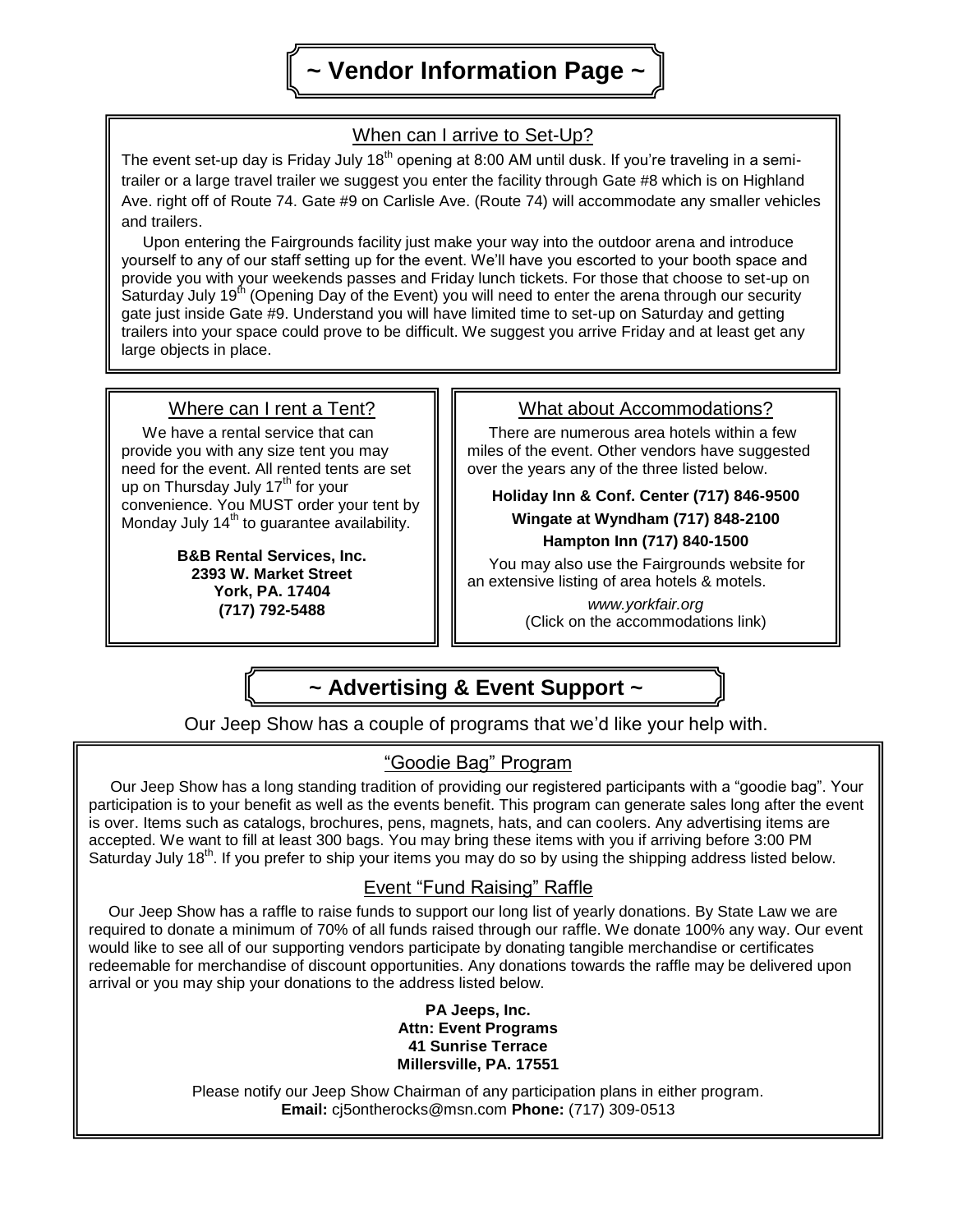# **2014 Swap/Meet Space Rental Form**

Swap/Meet = Selling of used parts and space is provide on the track area ONLY! POWER IS NOT AVAILABLE IN THE SWAP/MEET AREA.

Registration forms to RESERVE space **MUST** be postmarked by Monday **July 14, 2014.** ALL FEES ARE NON-REFUNDABLE

### **FOR SAFETY REASONS GRILLING OF FOOD IS NOT PERMITTED WITHIN THE EVENT SELLING OF FOOD AND/OR BEVERAGES WITHIN YOUR BOOTH IS NOT PERMITTED BY FACILITY CONTRACT!**

\_\_\_\_\_\_\_\_\_\_\_\_\_\_\_\_\_\_\_\_\_\_\_\_\_\_\_\_\_\_\_\_\_\_\_\_\_\_\_\_\_\_\_\_\_\_\_\_\_\_\_\_\_\_\_\_\_\_\_\_\_\_\_\_\_\_\_\_\_

| <b>Contact Name</b>   | Phone                                                                                                                                                                                                                                                                                                                                                                                                                                                                                                                                                                             | Email Address (Confirmation ONLY) |
|-----------------------|-----------------------------------------------------------------------------------------------------------------------------------------------------------------------------------------------------------------------------------------------------------------------------------------------------------------------------------------------------------------------------------------------------------------------------------------------------------------------------------------------------------------------------------------------------------------------------------|-----------------------------------|
|                       |                                                                                                                                                                                                                                                                                                                                                                                                                                                                                                                                                                                   |                                   |
| <b>Street Address</b> | City                                                                                                                                                                                                                                                                                                                                                                                                                                                                                                                                                                              | Zip<br>State                      |
|                       | ALL VEHICLES MUST FIT WITHIN YOUR SPACE OR PARKED OUTSIDE THE FENCED EVENT AREA.<br>NO PARKING OF VEHICLES OR TRAILERS IS PERMITTED ON THE TRACK AT ANY TIME                                                                                                                                                                                                                                                                                                                                                                                                                      |                                   |
|                       | SWAP/MEET SPACES ARE PROVIDED TWO WEEKEND PASSES ONLY<br>ADDITIONAL PASSES MAY BE PURCHASED FOR \$5 EACH FOR THE WEEKEND                                                                                                                                                                                                                                                                                                                                                                                                                                                          |                                   |
|                       | 10' Wide x 40' Deep = $$60.00$ (2 PASSES) SPACE RENT = $$$<br>20' Wide x 40' Deep = $$120.00$ (2 PASSES) SPACE RENT = $$$<br><u>30'</u> Wide x 40' Deep = \$160.00 (SAVE \$20) (2 PASSES) SPACE RENT = \$<br>__ 40' Wide x 40' Deep = <b>\$210.00</b> ( <i>SAVE \$30</i> ) (2 PASSES) <b>SPACE RENT = \$______</b><br>___ 50' Wide x 40' Deep = <b>\$250.00</b> ( <i>SAVE \$50</i> ) (2 PASSES) <b>SPACE RENT = \$_______</b><br>___ 60' Wide x 40' Deep = <b>\$300.00</b> ( <i>SAVE \$60</i> ) (2 PASSES) <b>SPACE RENT = \$_______</b><br>ORDER ADDITIONAL WEEKEND PASSES BELOW |                                   |
|                       | ADDITIONAL EVENT PASSES = \$5 EACH / CHECK QTY. 1 __ 2 __ 3 __ 4 __ 5 __ 6 __ PASS TOTAL = \$                                                                                                                                                                                                                                                                                                                                                                                                                                                                                     |                                   |
|                       | TOTAL PAYMENT SUBMITTED / SPACE FEE + ADDITIONAL PASSES + LUNCH = \$<br>PASSES AND/OR FRIDAY LUNCH TICKETS PURCHASED WILL BE PROVIDED UPON CHECKING IN AT THE EVENT                                                                                                                                                                                                                                                                                                                                                                                                               |                                   |
|                       | Make your check or money order payable to PA Jeeps, Inc. and mail this page ONLY to:                                                                                                                                                                                                                                                                                                                                                                                                                                                                                              |                                   |
|                       | PA Jeeps, Inc.<br><b>Attn: Booth Space Rentals</b><br><b>41 Sunrise Terrace</b><br>Millersville, PA. 17551                                                                                                                                                                                                                                                                                                                                                                                                                                                                        |                                   |
|                       | During the event we ask that you utilize the spectator gate for entering and exiting by vehicle.<br>Jeep Show Chairman: Phone: 717-309-0513 Email: cj5ontherocks@msn.com                                                                                                                                                                                                                                                                                                                                                                                                          |                                   |
|                       | THIS BOX FOR OFFICE / STAFF USE ONLY                                                                                                                                                                                                                                                                                                                                                                                                                                                                                                                                              |                                   |
|                       | CHECK / M.O. # ____________________________(CASH ONLY AT EVENT) AMOUNT REC. \$__________ DATE REC. __                                                                                                                                                                                                                                                                                                                                                                                                                                                                             |                                   |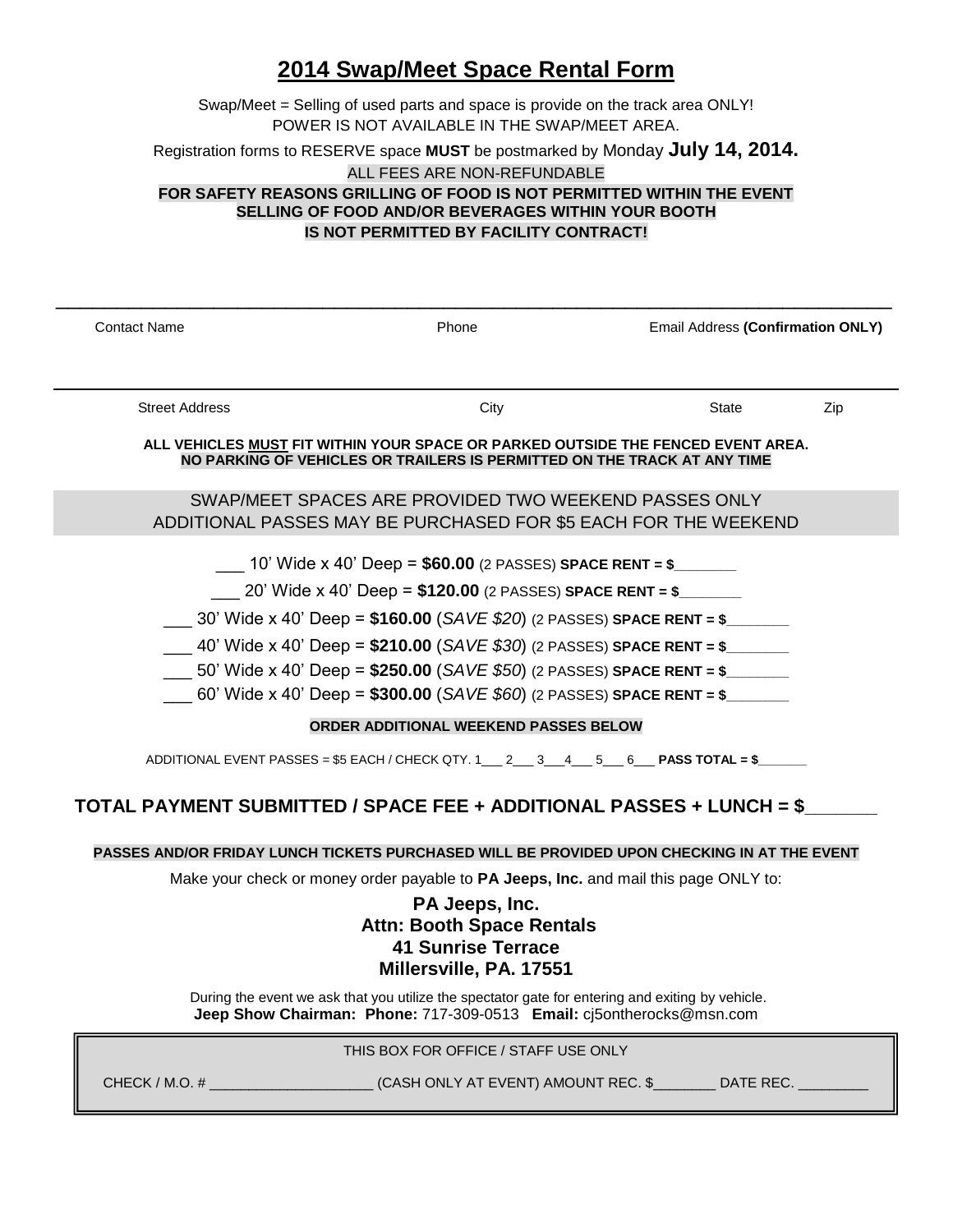# 19<sup>th</sup> Annual All Breeds Jeep Show CLUB BOOTH / "NON-PROFIT" ORGANIZATION RENTAL FORM

### **HERE'S THE OPPORTUNITY FOR YOUR JEEP CLUB OR ORGANIZATION TO BE A PART OF OUR JEEP SHOW**

It's been a long tradition of our Jeep Show to invite other "Non-Profit" Jeep Clubs and Off-Road Organizations into the weekend event to gain the exposure that our event can provide with little to no expense.

### **WHAT THE EVENT WILL PROVIDE:**

- *We'll provide a "FREE" (15' wide x 40' deep) space for your Club or Organization to advertise its purpose, events, charity work, sell attire and/or merchandise, and solicit memberships.*
- *Provide us with your logo and we'll have it placed in our full color Event Program.*
- *A maximum of two free passes will be provided for staff to operate your weekend booth.*
- *Feel free to display "ONE" vehicle in your booth space. Everything MUST fit within your boundary lines.*

### **FOOD AND/OR BEVERAGE SALES ARE NOT PERMITTED BY FACILITY CONTRACT**

 Our Jeep Show has always, and will always extend a welcome invitation to Clubs and Organizations that are actively enjoying the recreational interests that we as a Club also enjoy. Our club membership supports a number of other Clubs and Organizations events throughout every year and we want to return the favor by extending this opportunity for others to be able to "reach out" to enthusiasts. Many of our attendees just may reside within your area and searching for a "Jeep / 4x4 Club" that offers them what they want or have been searching for in an extended recreational, social family.

 We encourage that you also utilize you booth space as a periodic "membership" gathering point for those members attending our event. We hope that you also encourage your membership to register their Jeeps for our event, partake in what if provides and support "US" as "WE" support so many others.

### *REGISTRATION DEADLINE IS WEDNESDAY JULY 9, 2014*

| COMPLETE THE INFORMATION BELOW AND MAIL TO THE ADDRESS LIST                                                                                                                                                                                                                                                  |  |  |  |  |  |
|--------------------------------------------------------------------------------------------------------------------------------------------------------------------------------------------------------------------------------------------------------------------------------------------------------------|--|--|--|--|--|
|                                                                                                                                                                                                                                                                                                              |  |  |  |  |  |
|                                                                                                                                                                                                                                                                                                              |  |  |  |  |  |
|                                                                                                                                                                                                                                                                                                              |  |  |  |  |  |
|                                                                                                                                                                                                                                                                                                              |  |  |  |  |  |
| Phone: Either Home ( ) ________________ or Cell ( ) __________                                                                                                                                                                                                                                               |  |  |  |  |  |
|                                                                                                                                                                                                                                                                                                              |  |  |  |  |  |
| MAIL COMPLETED FORM TO:<br>PA Jeeps, Inc.<br><b>Attn: Club Booth Space</b><br><b>41 Sunrise Terrace</b><br>Millersville, PA. 17551                                                                                                                                                                           |  |  |  |  |  |
| We understand that your staff may need to coordinated days attending so you may purchase additional passes for other<br>members to operate your booth for \$5.00 each in advance payable by check or money order with form as well as<br>purchasing Friday lunch tickets for any staff setting up on Friday. |  |  |  |  |  |
| ADDITIONAL BOOTH STAFF PASSES ONLY<br>$1 = $5.00$ $2 = $10.00$ $3 = $15.00$ $4 = $20.00$                                                                                                                                                                                                                     |  |  |  |  |  |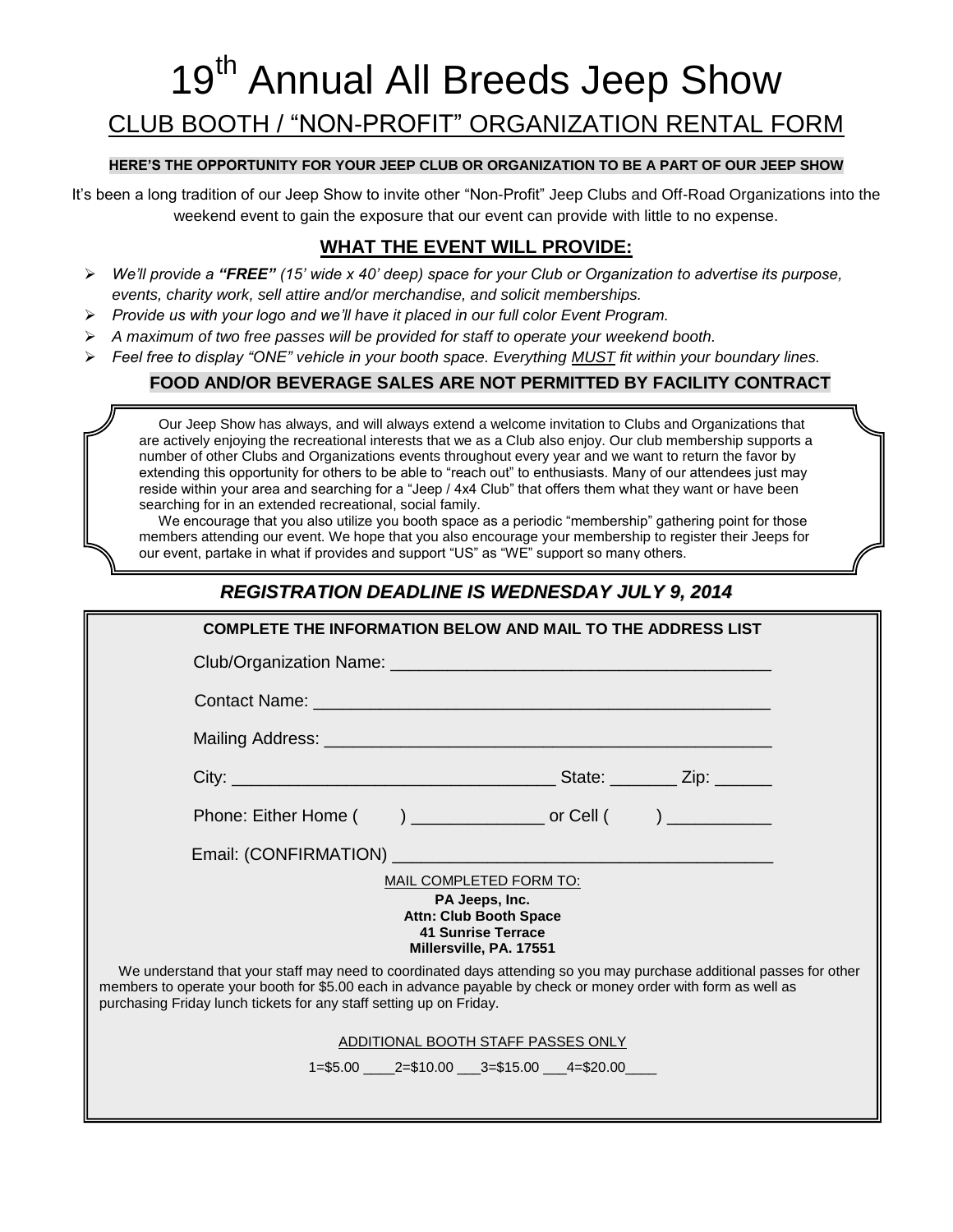# **Jeep Show - Schedule of Events**

ALL TIMES ARE APPROXIMATE AND SUBJECT TO CHANGE

| $7:00$ AM $-$ 11:00 AM | Jeep Registration Open                     |
|------------------------|--------------------------------------------|
| $8:00$ AM $-5:00$ PM   | Vendors & Swap/Meet Open for Business      |
| 10:00 AM - 11:00 PM    | Course open to Vendors ONLY                |
| 11:00 AM - 12:30 PM    | <b>Obstacle Course Demonstrations</b>      |
| 11:00 AM - 1:00 PM     | Vehicle Judging with your PEER owners      |
| 1:00 PM $-$ 5:00 PM    | Obstacle Course OPEN to ALL Jeeps          |
| 1:00 PM $-$ 5:00 PM    | Teeter-Totter (Can you balance your Jeep?) |
| 1:00 PM $-$ 3:00 PM    | <b>RTI Ramp Competition</b>                |
| 1:00 PM $-$ 3:00 PM    | <b>Slow Crawl Challenge</b>                |
| Approx. 4:00 PM        | Winch & Chairman's Prize Giveaway Drawing  |

# **Saturday - July 19th**

# **Sunday - July 20th**

| 7:00 AM - 11:00 AM     | 1 <sup>st</sup> Place Trophy Winners Staged for Parade |
|------------------------|--------------------------------------------------------|
| $8:00$ AM $-$ 3:00 PM  | <b>Obstacle Course OPEN</b>                            |
| $8:00$ AM $-3:00$ PM   | Vendors & Swap/Meet Open for Business                  |
| $8:00$ AM $-$ 10:00 PM | RTI Ramp - Amusement ONLY(MAYBE)                       |
| $3:00$ PM $-$ 4:00 PM  | "Parade of Jeeps" Awards Ceremony                      |
| 4:00 PM                | "GOLDEN" Raffle ticket Drawn                           |
| 4:05 PM $-$ 5:00 PM    | Event Ending Raffle of Merchandise                     |
|                        |                                                        |

### On-Site Camping Facilities are Available:

Sites will be available throughout the majority of the grounds that can provide power and water upon request. No advance reservations are accepted (first-come, first served basis). Upon arrival, stop at the Administration Office to register and pay for your site. Office hours are 8:30 AM – 12:00 NOON Friday. If you arrive during non-business hours, select a site and set-up, a grounds person will be around to get you registered and collect payment. It is your responsibility to see that your camping fees are paid. Temporary booths may be made available for collections. There is a maximum of four people per site. Limited coin operated showers & FREE restroom facilities are available.

#### **SELLING OF AUTO PARTS OR PRODUCTS IS NOT PERMITTED IN THE CAMPING AREA OR PARKING LOTS! YOU MUST PURCHASE A SWAP/MEET SPACE. NON COMPLIANCE MAY RESULT IN EJECTION FROM THE FAIRGROUNDS FACILITY!**

### CAMP SITE FEES ARE AS FOLLOWS: *(SUBJECT TO CHANGE)*

Tent ONLY=\$24/night – Electric ONLY=\$26/night – Electric/Water=\$30/night – 3Pt.Hook-Up=\$40/night

### **NO GROUND FIRES ARE PERMITTED ANYWHERE WITHIN THE FACILITY STIFF FINES AND/OR EJECTION MAY BE IMPOSED – ELEVATED FIRE RINGS ARE ACCEPTABLE DO NOT PLACE ANY ASHES INTO TRASH RECEPTICLES THE FAIRGROUNDS HAS A PROPER DUMP AREA**

## **Hotel Accommodations:**

Feel free to utilize the Fairgrounds website to search area hotels.

### *www.yorkfair.org*

Just click on the accommodations link on the website homepage.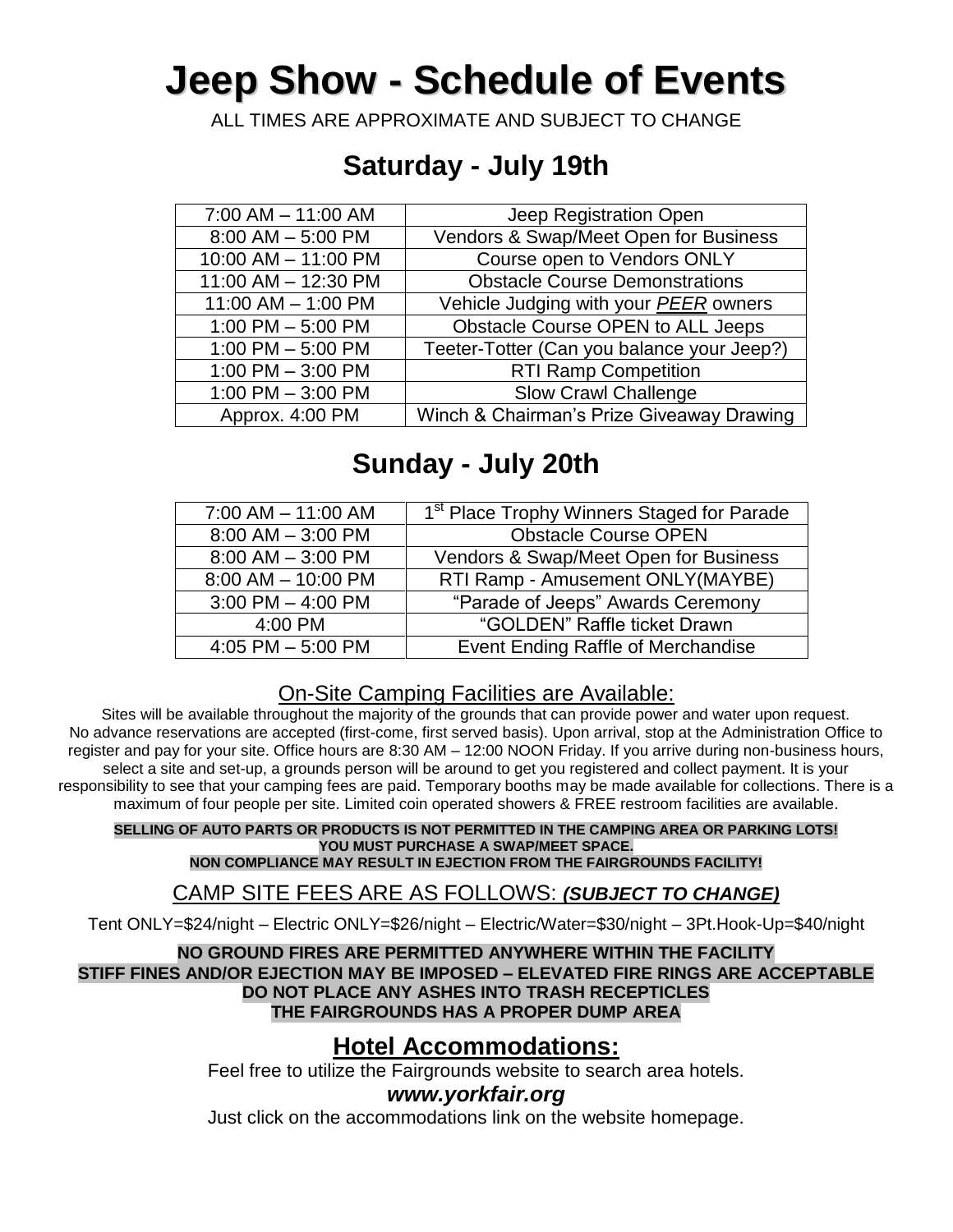# **Obstacle Course Rules & Regulations** Our Event "Code of Ethics"

The PA Jeeps Club is your "host" this weekend and has formulated the following to see that each and every person in attendance understands what is expected of you. We look for everyone to experience two days of Jeep entertainment, and friendships that will be carried on long into the future since many of us will cross paths again sometime, somewhere.

### **ALL JEEPS WILL BE INSPECTED UPON ENTRY TO ENSURE SAFETY**

# Driver & Passengers Obstacle Course "Code of Ethics"

**1)** Everyone MUST wear their wristbands at ALL times during the event.

**2)** Seat belts are MANDATORY at ALL times for everyone in the Jeep.

**3)** Keep hands and feet inside the Jeep at ALL times during the event.

**4)** Watch and listen to the "spotters". They are here for EVERYONE'S safety.

# Obstacle Course - Dirt Sections - Jeep Requirements

### **ALL DIRT SECTIONS ARE CONQUREABLE WITH A "STOCK" JEEP**

**1)** A tow point front and/or rear are suggested for possible recovery purposes.

**2)** Battery tie downs are MANDATORY. Bungee cords are NOT acceptable.

# Obstacle Course - BIG ROCK Section – Jeep Requirements

### **VEHICLE DAMAGE IS POSSIBLE – ENTER THIS SECTION AT YOUR OWN RISK**

**1)** Minimum 33" tires are required to drive half of the BIG rock section.

**2)** Minimum of 35" tires and two lockers required to drive entire length of the BIG rock section.

**3)** Tow points front & rear are HIGHLY recommended. (YOU MAY BE DENIED WITHOUT) **4)** Battery tie down is required.

**5)** Airing down tires is HIGHLY RECOMMENDED! (YOU MAY BE DENIED WITHOUT DOING SO)

 We've constructed this obstacle course for everyone's enjoyment during our Jeep Show. These rules and regulations are in place to ensure everyone's safety and enjoyment. ANY violators shall be given ONE warning prior to being ejected from the event without refund.

# **Events "Tread Lightly" Expectations**

**1)** Pack out what you pack in. I.E.: Jeep parts, chairs, clothing, and anything else. **2)** Trash containers are throughout the facility, please make use of them. **3)** Keep your Jeep and/or personal property within your show-field parking boundary.

**4)** Respect your show-field neighbors, event staff, vendors, fellow participants, and spectators.

# **Campgrounds "Code-of-Conduct"**

**1)** 10:00 PM within the campground area is considered "Quite Time".

**2) NO GROUND FIRES** – Utilizing an above ground fire ring is OK, **NO BONFIRES! 3)** DO NOT dump your "grilling ashes" in any trash cans.

**4)** All primitive camping is asked not to consume sites providing electric service or double up.

# **Have Fun…Play Safe…and "Think Jeep"!**